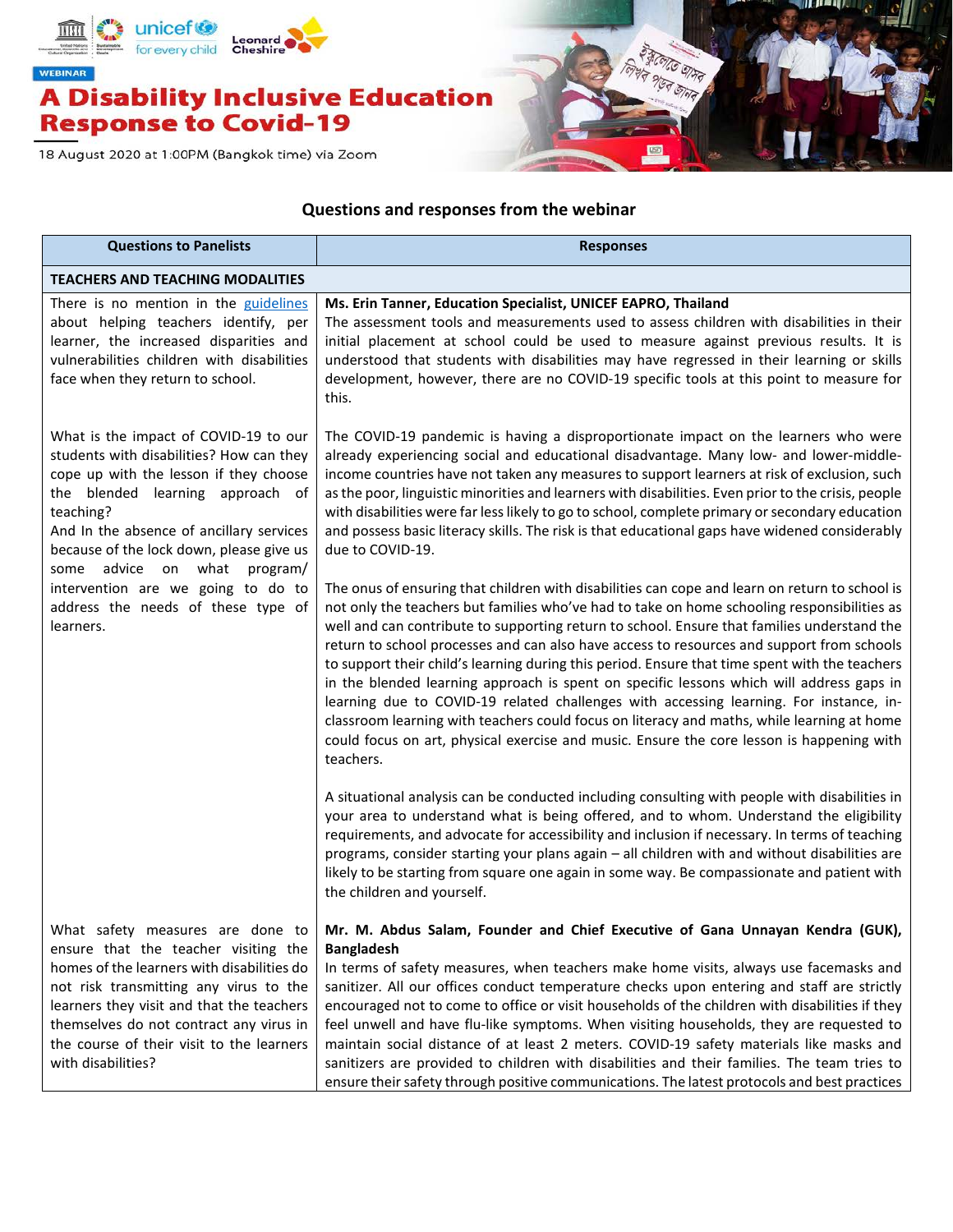| their students with disabilities?                                                                                                                                                                                                                |                                                                                                                                                                                                                                                                                                                                                                                                                                                                                                                                                                                                                                                                                                                                                                                                                                                                           |
|--------------------------------------------------------------------------------------------------------------------------------------------------------------------------------------------------------------------------------------------------|---------------------------------------------------------------------------------------------------------------------------------------------------------------------------------------------------------------------------------------------------------------------------------------------------------------------------------------------------------------------------------------------------------------------------------------------------------------------------------------------------------------------------------------------------------------------------------------------------------------------------------------------------------------------------------------------------------------------------------------------------------------------------------------------------------------------------------------------------------------------------|
| Can you give us an idea on how to teach<br>our deaf pupils during this pandemic<br>since no face-to-face teaching and the<br>approach that can be used is modular<br>distance learning? Do you have any<br>sample on how to do that?             | Ms. Nantanoot Suwannawut, Academic Officer, Ministry of Education, Thailand<br>The government of Thailand has prepared a certain budget specifically for this group of<br>children (so-called learner development categories). During the pandemic, the expenditure<br>has officially been transformed to help with these add-hoc activities.                                                                                                                                                                                                                                                                                                                                                                                                                                                                                                                             |
| Because learning can't wait, is there any<br>alternate learning channel for students,<br>with and without disabilities?                                                                                                                          | Mr. Tolhas Damanik, Executive Director, Wahana Inklusif Indonesia Foundation,<br>Indonesia<br>For students with disabilities including the deaf, who cannot attend online classes, the role<br>of parents and family members are critical to ensure that they can still learn. Usually,<br>teachers are encouraged to do home-visits at least once a weak and to collaborate with<br>parents to develop learning plans for their children. Teachers can provide guidance for<br>parents on how to set up the learning goals and use any kind of resources and materials<br>available in their houses to support the learning process. Parents and other family members<br>are also taught to understand the learning needs of children with disabilities and to provide<br>accommodations so that the learning process itself can still be accessible for their children. |
| Adaptive learning devices are among the<br>challenges for learners with disabilities,<br>and they are usually in schools, if<br>available. How do we help those who<br>wish to study from home (online) when<br>these devices are not available? | Ms. Sunanda Mavillapalli, Leonard Cheshire<br>Leonard Cheshire is currently piloting distance-learning models for teachers on Inclusive<br>Education by adapting existing training materials to be delivered in self-administered<br>modules via mobile phone. For example, our Kenya team has trained 150 teachers remotely<br>through Google Classrooms backed up with WhatsApp communities of practice since the<br>crisis. The programme responded to the needs identified through a telephone survey<br>conducted with parents and teachers. In South Sudan, LC has trained education officers and<br>community mobilization volunteers through mobile phones and pre-recorded webinars<br>backed up with WhatsApp Q&A sessions. These officers and volunteers will now train and<br>sensitize teachers and school level staff.                                      |
|                                                                                                                                                                                                                                                  | Parents can be encouraged to take advantage of community resources. Compilation of a list<br>of internet providers that provide free Wi-Fi and computer access to children with<br>disabilities in the community are made available to parents. Leonard Cheshire works closely<br>with the Ministry of Health in the countries we work in and other NGO's that provide<br>rehabilitation and assistive devices to children with disabilities. All beneficiaries are assessed<br>for their support needs and referred for further rehabilitation and assistive devices, when<br>required. Monitoring is done throughout the project should there be a need for further<br>adjustments / fixing the assistive devices.                                                                                                                                                      |
|                                                                                                                                                                                                                                                  | All project staff and community volunteers were mobilized to stay in contact with<br>beneficiaries through regular cellphone and ensured they had information and support to<br>stay safe and healthy during the pandemic. Radio programmes were produced, a Guideline<br>for parents on how to support their children with disabilities to learn from home was<br>developed, dignity kits were distributed and bulk SMS health messaging on COVID-19 was<br>sent to beneficiaries. Teacher training continued through virtual platforms on inclusive<br>education and the use of assistive technology. In Kenya, LC continued a programme of rolling<br>out low cost refreshable braille readers to learners with visual impairment and making<br>textbooks and reading materials available in accessible format.                                                        |

and their families

are followed for real time improvement of interventions to support children with disabilities

What financial aid can you provide teachers who are infected with COVID-19 when doing house-to- house visits for